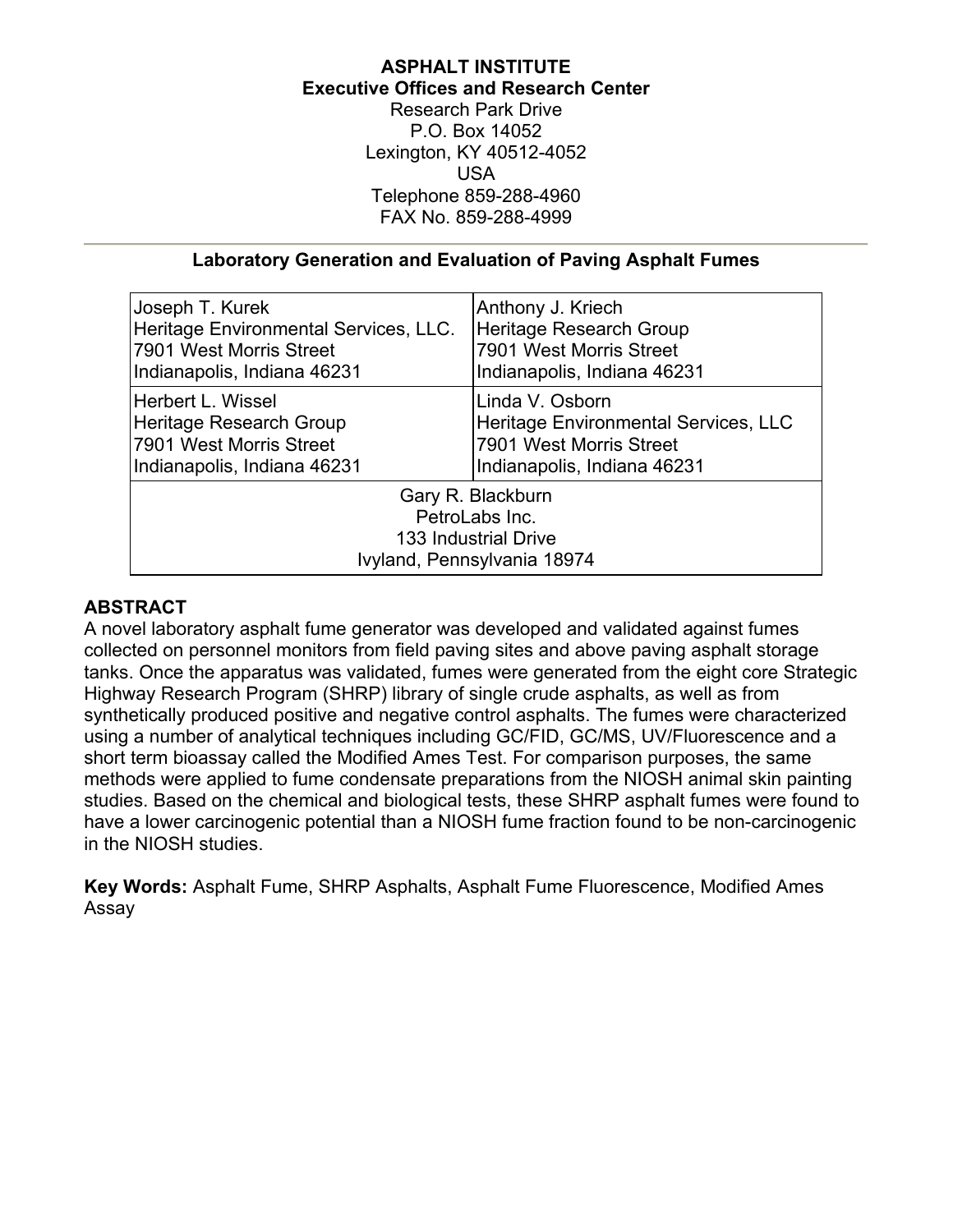# <span id="page-1-0"></span>**CONTENTS**

Laboratory Generation and Evaluation of Paving Asphalt Fumes

[MATERIALS AND METHODS](#page-1-0)

[Paving Asphalt](#page-1-0) [NIOSH Fume Fraction](#page-2-0) [Laboratory Fume Generator](#page-2-0) [Laboratory Fume Collection](#page-3-0) [Extraction of Laboratory Fumes from XAD](#page-3-0) [Field Fume Collection](#page-4-0) [GC/MS Analysis](#page-4-0) [GC/FID Analysis](#page-4-0) [Fluorescence Analysis](#page-4-0) [Modified Ames Test \(MI\)](#page-5-0)

**[RESULTS](#page-5-0)** 

**[DISCUSSION](#page-6-0)** 

**[CONCLUSION](#page-7-0)** 

**[REFERENCES](#page-8-0)** 

[LIST OF TABLES](#page-8-0)

[LIST OF FIGURES](#page-8-0)

# **Laboratory Generation and Evaluation of Paving Asphalt Fumes**

Laboratory generation of asphalt fumes which mimic those found in real world exposure has been found to be more complicated than originally expected *(1).* Studies of fume generation parameters under controlled conditions have led to the development of prototype units, and to a set of criteria by which the fumes can be compared to those generated in field operations. In this study, a laboratory fume generator developed by Heritage Research was investigated and validated against field generated asphalt fumes collected in the breathing zone of paving asphalt road workers.

The new unit will allow the study of asphalts in a controlled laboratory setting where the effects of workplace confounders such as diesel exhaust, smoking, diesel fuel used for equipment rinsing, additives, etc. can be eliminated. A second advantage of the new generator is that it makes possible the controlled study of a variety of asphalts from different crudes - thereby furthering our understanding of fume chemistry variability and composition.

To get a good cross section of the asphalts used in the United States eight core (single crude) asphalts were obtained from the Strategic Highway Research Program (SHRP) library. The Heritage fume generator was used to produce fumes for analysis. Two synthetically produced asphalts were also fumed as positive and negative controls. During this study, fumes were also collected from a commercially available asphalt and the generator fumes were compared to those produced in a workplace environment from the same asphalt.

# **MATERIALS AND METHODS**

### **Paving Asphalt**

This study used eight paving asphalts from the SHRP library of materials. These asphalts were selected because they represent a significant number of the major type crudes which are used to produce asphalt cements for paving in the United States. All eight paving asphalts are from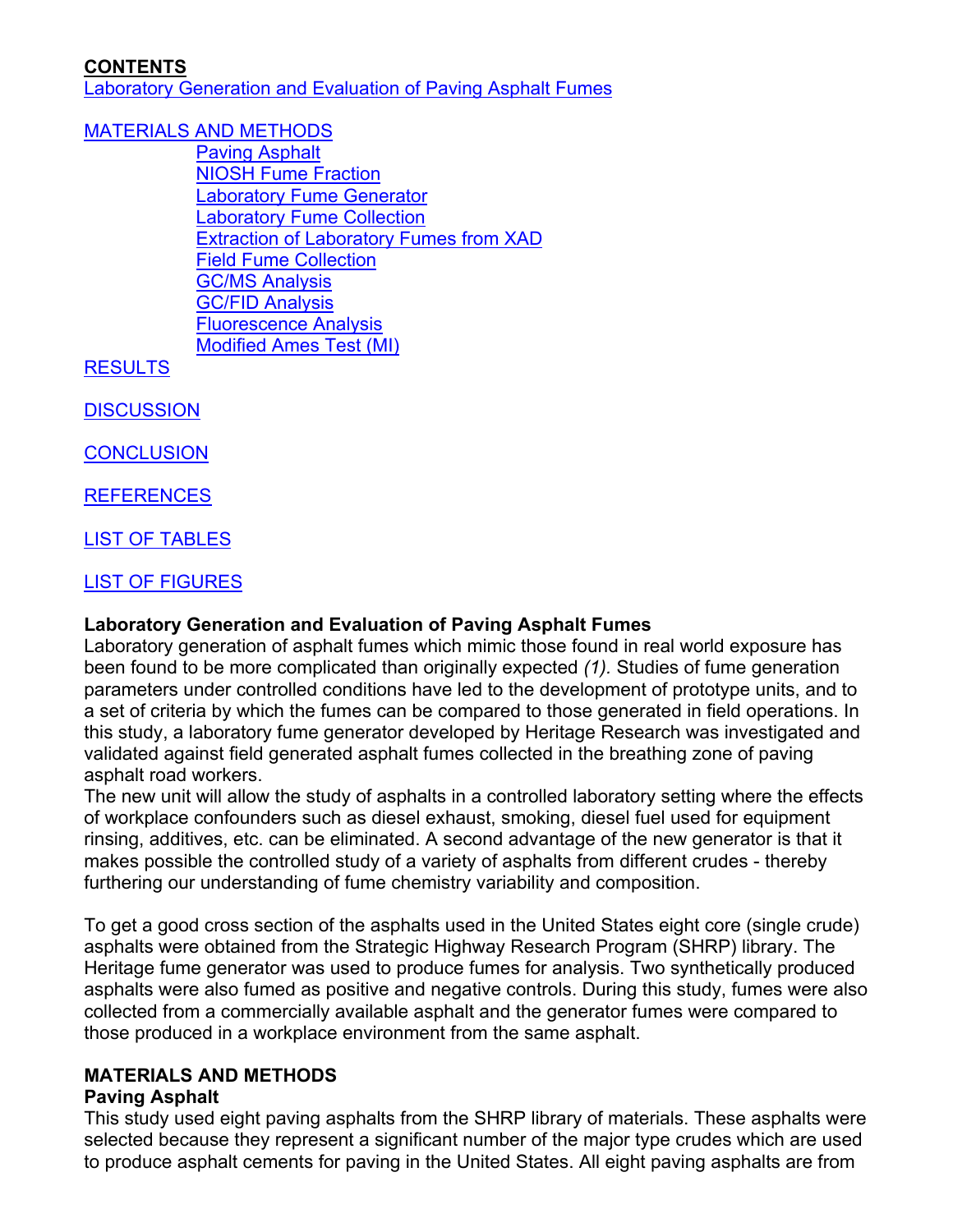<span id="page-2-0"></span>single crude sources and are straight run vacuum distilled. The fumes generated from these asphalts were compared to retained fume samples from the National Institute of Occupational Safety and Health (NIOSH) *(2)* animal skin painting studies of roofing asphalt fumes. These NIOSH fumes were essential for such a comparison since they represent the only fume condensates tested for carcinogenicity in animals.

The single crude paving asphalts produced for the SHRP program have been extensively studied for their engineering and chemical properties, but little has been published on their fume composition or potential health effects.

Five 20-liter (five-gallon) buckets of each asphalt were sent to an independent laboratory (ATEC Associates) for recoding and labeling to ensure a blind study. A positive and negative control were also included in the study.

In addition, an asphalt from an Indiana Department of Transportation (INDOT) paving project on U.S. 31 (1997) (a PG 64-22 performance graded paving asphalt) was also fumed. This asphalt was one of those used in developing the Heritage fume generator, and was included in the study to re-verify that the generator was producing fumes similar in composition to field fumes. This straight run vacuum distilled asphalt is a widely used commercial product sold in the Midwest part of the United States.

The negative control asphalt was synthetically produced in the laboratory by blending a solvent precipitated hard asphalt (80.2% by weight) and a lube oil (19.8% by weight) which has been solvent refined to meet lube oil labeling (non-carcinogenic) requirements. This asphalt has poor physical properties for paving asphalt and is not a practical commercial product. It was developed because it was expected to produce a fume which is biologically and chemically low in the 4-6 Ring Polynuclear Aromatic Compounds (PACs) which are known to be the principal mediators of carcinogenicity in animal skin painting studies *(3)*.

The positive control paving asphalt, like its negative counterpart, was synthetically produced in the laboratory. In this case a solvent precipitated hard asphalt (81.5% by weight) was blended with a catalytically cracked slurry (CCS) oil (18.5% by weight blended). CCS is the bottom residue of a catalytic cracker in a petroleum refinery and is both highly mutagenic and carcinogenic in skin painting studies due to its high levels of 4-6 Ring PACs *(4).* This asphalt, like the negative control, would not meet physical property requirements for paving asphalt cements in the United States.

### **NIOSH Fume Fraction**

Sample retains from the NIOSH study conducted by Sivak *(2)* were provided by NIOSH. These samples included Whole Fume Condensates as well as Whole Fumes which had been separated using HPLC into five increasingly polar fractions. Fraction A (the least polar) was non-carcinogenic in animal skin painting studies. Fractions B and C which comprise about 18% of the whole fume were carcinogenic, and Fraction D and E (the most polar fractions) were non-carcinogenic.

Previous studies on these fractions found that the likely cause of the biological activity are 4-6 Ring PACs which include alkylated PAHs and sulfur heterocycles (thiophenes) *(3)*.

### **Laboratory Fume Generator**

The Heritage laboratory fume generator is shown in [Figure 1.](#page-3-0) The unique features of the unit are designed to mimic the conditions found in asphalt paving projects. These include keeping the asphalt cement in an undisturbed (unmixed) condition in a storage vessel until it flows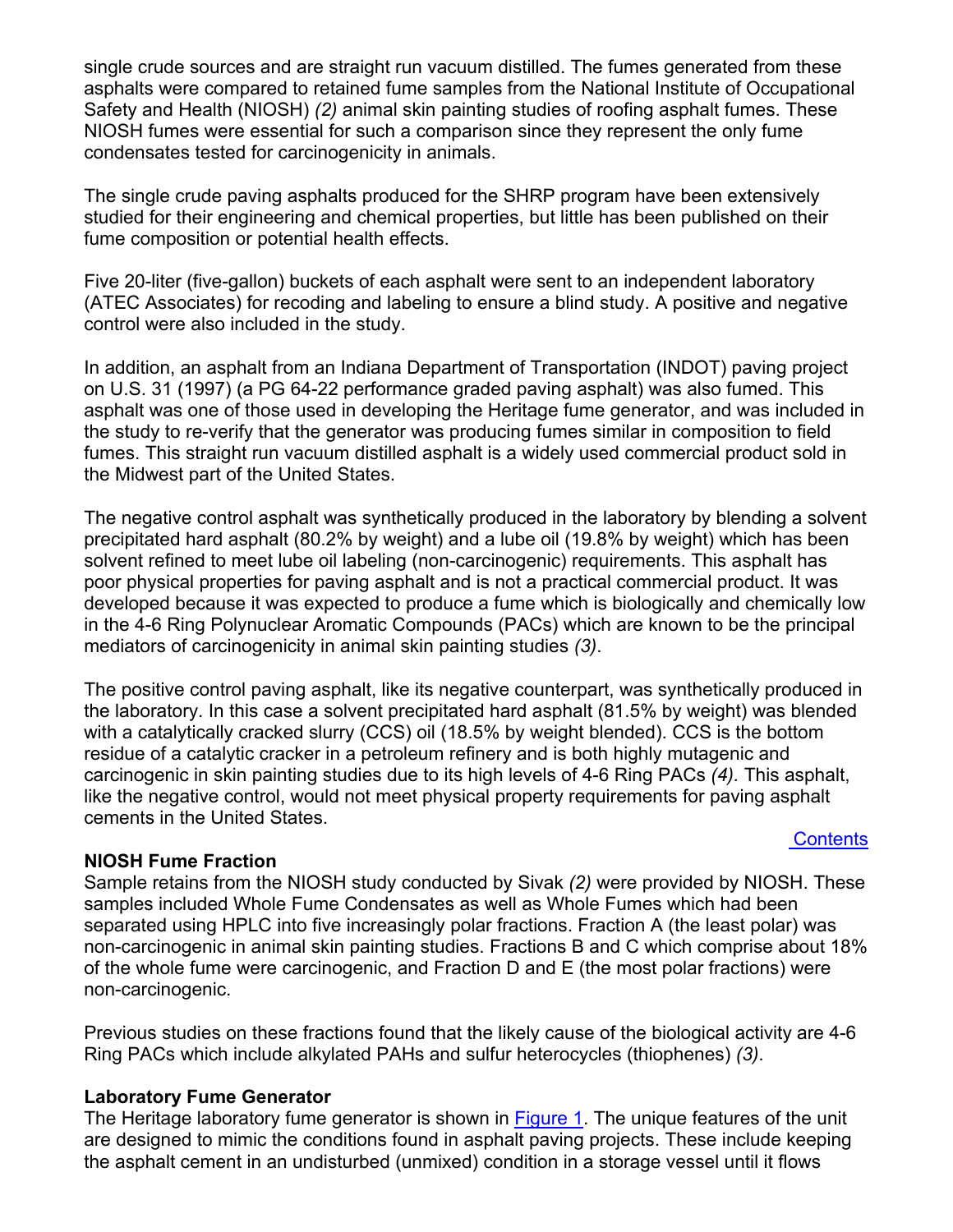<span id="page-3-0"></span>across a plate as a thin film at a controlled rate of time. The thin film simulates coating of asphalt on aggregate in hot mix. As the asphalt flows across the plate, it releases fumes which are captured by incoming air and carried to adsorbent tubes for collection. The vessel and plate are carefully controlled to simulate paving asphalt temperatures (~155ºC). The plate is 0.09 m<sup>2</sup> (1 ft<sup>2</sup>) and is warmer at the entrance than the exit to simulate paving conditions where cooling starts immediately. Flow rate across the plate is controlled at approximately 150 g/min. to simulate typical quantities of asphalt coming from the pavers per unit of area. In the initial studies fumes were generated from ~50,000g for an average of 284 minutes. Flow of asphalt cement is maintained continuously in the fume generator by refilling the heated storage with additional asphalt while generating fumes. The average amount of fume collected was 176 mg which represented about  $3.5x10^{-4}$  percent of the parent asphalt. This percentage is similar to that calculated for field operations. The extremely small amount of fume collected is barely enough for chemical analysis and mutagenicity testing.



**Heritage Fume Generator Schematic** 

FIGURE 1 Heritage Fume Generator

Figure 1

### **Contents**

### **Laboratory Fume Collection**

Fumes were collected on Amberlite XAD-2 resin, a hydrophobic adsorbent material. Offering excellent physical and chemical stability, it is a macroreticular, styrene-divinylbenzene copolymer, nonionic bead, composed of an agglomeration of microspheres. For this application, the resin required extensive cleaning and verification of purity. This grade of resin is commercially available through Supelco (Supelpak-2 Resin Cat. No. 20279).

A large 9-gram chromatography column was used for collection of fumes during the entire day's run. Pre-assembled smaller XAD-2 standard tubes (600 mg SKC Cat. No. 226-30-04) were used for one-hour collections at the beginning, middle, and end of the fuming process. The final residue sent for biological testing was the composite material from all tubes. There were two runs where the first 1-hour tube did not chemically resemble that of the large or other 1-hour tubes. In these instances, the first tube residue was not composited with the others. The majority of the material was collected on the large XAD. The analytical results showed that this material is representative of the composite.

**Contents** 

# **Extraction of Laboratory Fumes from XAD**

The asphalt fume residue was recovered from the XAD columns by elution with methylene chloride. Prior to elution, the beads were completely saturated with the solvent, then allowed to sit for either 30 minutes (9-gram tubes) or 10 minutes (600-mg tubes). The final elution volumes were 100 mL and 10 mL respectively. After completion of all chemical tests, the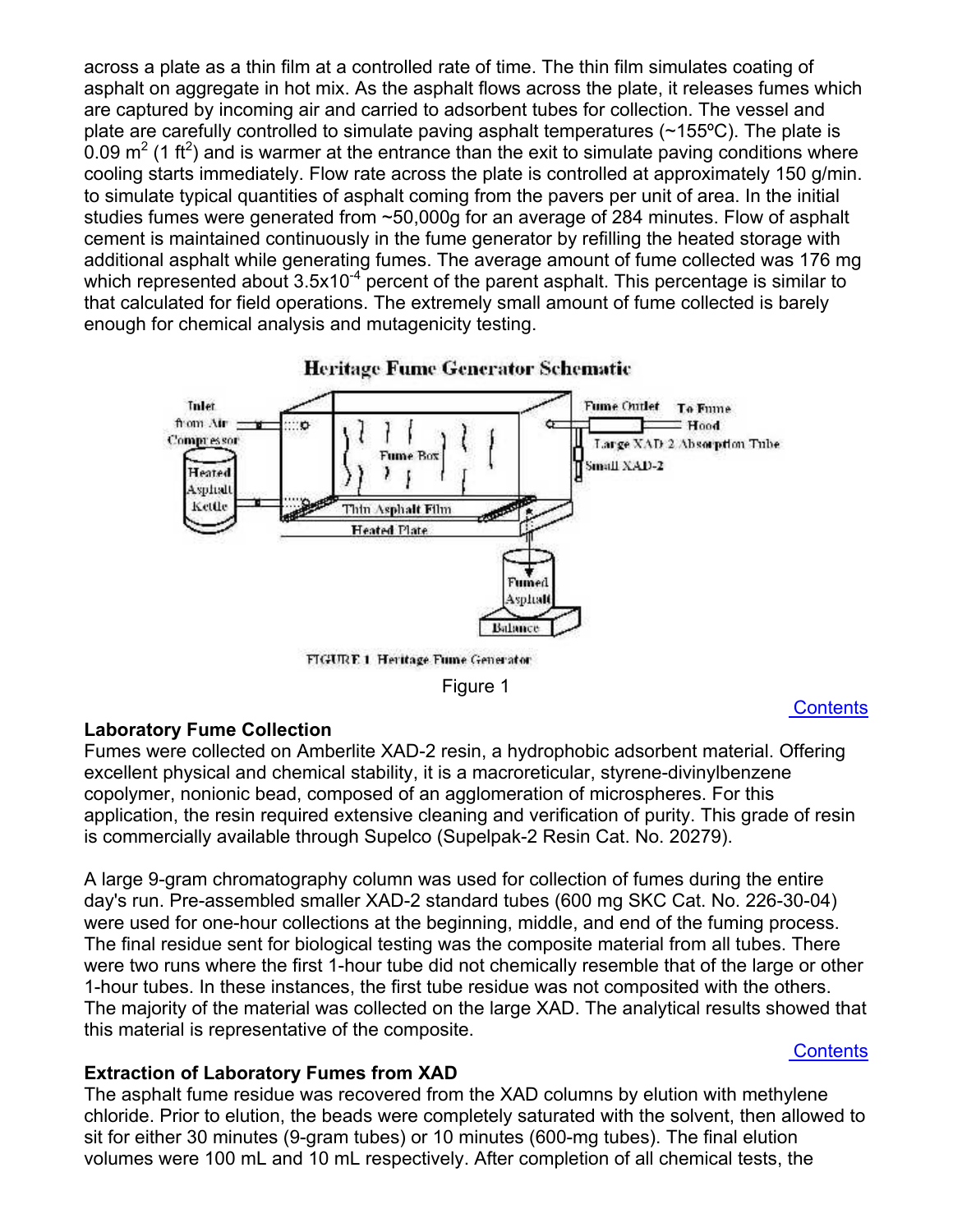<span id="page-4-0"></span>methylene chloride was evaporated using a nitrogen evaporation system (with low heat), and sent for biological testing to obtain the Mutagenicity Index (MI).

# **Field Fume Collection**

Fumes from a paving project were collected on four paving workers using a modification of NIOSH Method 5506 *(5)*. Workers carry small pumps which draw air from their breathing zone at 1.5-2.0 L/min. through a cassette. The modification included pre-extracting the filters with benzene. The outlet of the cassette was attached to an XAD-2 column. Both the filter and XAD-2 tube were combined and extracted as described above for the laboratory extractions. Fumes for Modified Ames testing were collected above a storage tank at the hot mix plant using a 9 g XAD-2 column.

# **GC/MS Analysis**

All extracts were analyzed by GC/MS using a Varian Ion Trap Gas Chromatograph/Mass Spectrometer. Two microliters of methylene chloride extract were injected on a 30 m DB-5 capillary column in splitless mode. The injector and transfer line temperature were 280 $\mathrm{^{\circ}C}$ , the oven was heated at 90°C for 3 minutes and programmed to rise to 320°C at 10°C/min., and then held for 11.5 minutes. The trap temperature was  $230^{\circ}$ C.

**Contents** 

# **GC/FID Analysis**

The same extracts were also analyzed by gas chromatography with flame ionization detection (GC-FID) for mass determination and simulated distillation. Mass was calculated using an external standard method against a kerosene calibration curve. This method was validated for several asphalt fume samples by comparison to gravimetric data. The simulated distillation data was obtained by following ASTM D-2887 *(6)* protocol. Both determinations were obtained from the same chromatogram, which was generated by injection of a 2.0 microliter aliquot onto a Varian Model 3400 Gas Chromatograph equipped with a 1077 split/splitless injector at 290 $^{\circ}$ C and the detector at 330°C, using helium as carrier gas. The column, a J&W DB-5, 30 m x 0.32 mm ID 0.45 micron film, was temperature programmed from 40 $\mathrm{^{\circ}C}$  (3 min.) to 305 $\mathrm{^{\circ}C}$  at 10°C/min and held for 12 minutes. The Varian STAR Simulated-Distillation Software was utilized for the calculations.

### **Fluorescence Analysis**

A known volume of the methylene chloride extract from each XAD tube or Filter + XAD tube was exchanged into cyclohexane and brought to a final volume of 10.0 mL for fluorescence analysis. A Perkin Elmer Luminescence Spectrometer LS50B was used to measure the fluorescence intensity in units of 'EU/g' (Emission Units per gram) at an excitation of 385 nm and an emission of 415 nm. Both slit widths were 3 nm. Scan speed was 1000 nm/minute.

The method was developed to provide a simple, yet sensitive and selective testing procedure that would provide information as to the level of fluorescence activity in an asphalt fume matrix. To assure linearity, the intensity was kept to less than 600 emission units by dilution if necessary. After obtaining the fluorescence of the initial solution, it was passed through a 12 mL cyanopropyl solid phase extraction (SPE) cartridge and the fluorescence re-measured. This SPE step removes some of the polar components that fluoresce, but do not significantly contribute to biological activity *(3)*. The Pre-CN correlation of fluorescence with skin painting results was reasonably good ( $r^2$  = 0.8). The cyanopropyl step improved the correlation to an  $r^2$ of 0.95. The Pre-CN reading is therefore used to provide a maximum level, as well as to ensure that the SPE cartridge is not overloaded. When the Pre-CN value was extremely low, the cyanopropyl cleanup step was eliminated.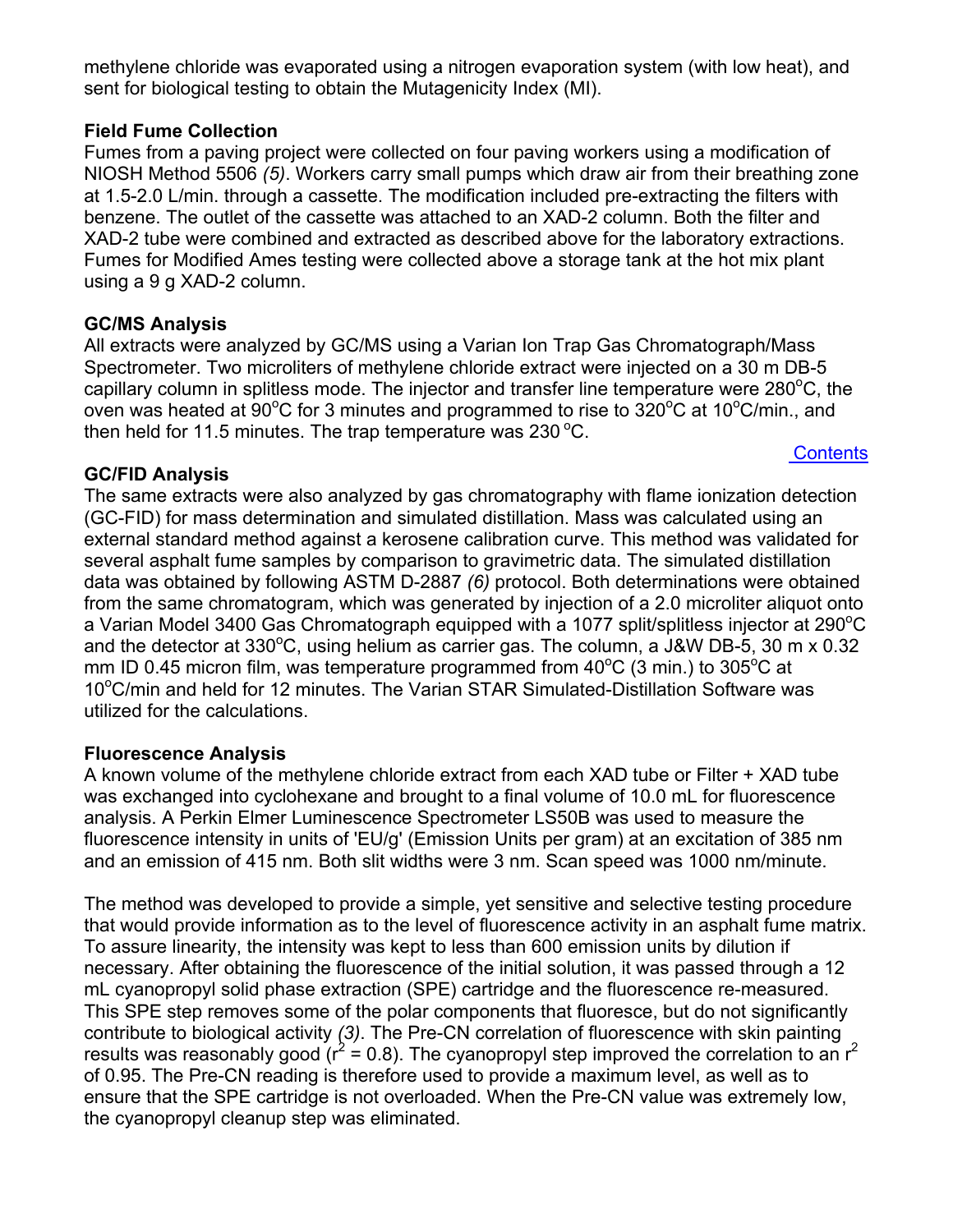<span id="page-5-0"></span>The fluorescence instrument was validated using a sealed water cell to monitor the Raman peak wavelength, signal to noise ratio, and the Rayleigh scatter for 350 nm and 550 nm. Instrument sensitivity and wavelength checks were also performed using a 0.004-mg/L solution of 9,10-Diphenylanthracene [DPA]. At an excitation of 385 nm, two maxima were observed: one at 408 nm and the second at 432 nm.

Standardization was accomplished using a minimum of three concentrations of the DPA ranging from 0.04 mg/L to 0.2 mg/L The calibration was performed for both the Pre- and Post-CN samples. The average response factor was divided by a reference value to allow normalization of results between laboratories.

The Pre-CN endpoint is the fluorescence intensity of the solution multiplied by all dilution factors and the normalization factor, and divided by the weight of fume and an arbitrary factor of 10,000 in order to obtain simpler numbers. The Post-CN EU/g is calculated the same way, with the result multiplied by 0.7 to account for the reduced volume after cleanup.

### **Modified Ames Test (MI)**

The Modified Ames Test was performed in accordance with the procedures described in ASTM Standard Method E 1687-95 *(7)*.

# **RESULTS**

The results from the asphalt fume generation are presented in **[Table](#page-9-0) 1**. The eight SHRP core asphalts are labeled A-H. Asphalt fume C was not used in the correlation because too little was obtained to measure the MI reliably. I and J are the negative and positive controls. K and L are lab and field fumes collected from the same asphalt. Retained NIOSH fume samples were also evaluated in the same way on the SHRP asphalts and are reported in [Table 2.](#page-9-0) [Figure 2](#page-5-0) compares graphically the UV/Fluorescence data with Mutagenicity Index ( $r^2$  = 0.95). This result suggests that the 4-6 Ring PACs detected by fluorescence are the same species responsible for mutagenicity and carcinogenicity. Also shown in [Figure 3](#page-6-0) is the correlation between % fume boiling above 316°C ( $r^2$  = 0.88) and UV/Fluorescence. The high correlation  $(r^2 = 0.88)$  is further evidence that the relatively high-boiling 4-6 Ring PACs are the principal sources of both fume fluorescence and biological activity.



Figure 2

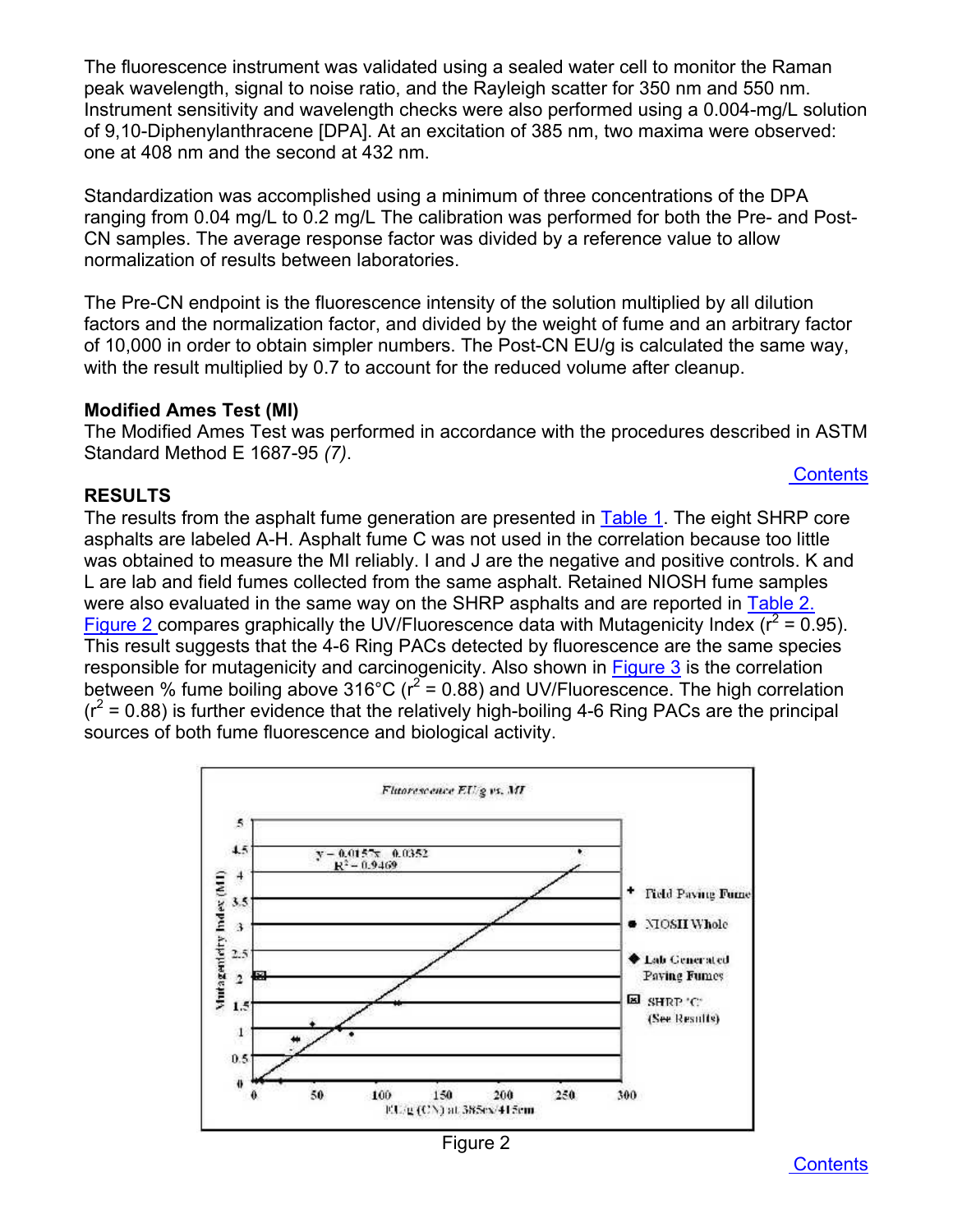<span id="page-6-0"></span>



#### **DISCUSSION**

The roofing asphalt fume condensate and condensate fractions provided to Heritage Research by NIOSH, although not representative of the fumes to which workers are exposed *(1)*, were invaluable reference standards for the studies described here. However, because of the broad range of biological responses found in these studies and a better understanding of the compounds responsible for the carcinogenicity, the results from these materials are extremely informative. Recent studies *(3)* of these NIOSH fumes found a subset of 4-6 ring PACs correlated well with the biological activity found in these studies. Only whole fumes and Fractions B and C were carcinogenic. Fractions A, D, and E were non-carcinogenic in five different skin painting studies when applied separately or in combination to the mouse skin. These results found in [Table 2](#page-9-0) indicate that both MI and UV/Fluorescence track well with each other ([Figure 4\)](#page-7-0). A graphical plot of EU/g for both the NIOSH Whole fumes and the laboratory and field generated fumes is found in **Figure 2**. The only laboratory fume greater than the UV/Fluorescence of Fraction A (highest non-carcinogenic fume) is the synthetic positive control which suggests that a measurable amount of the biologically relevant material was transferred to the fumes and properly evaluated.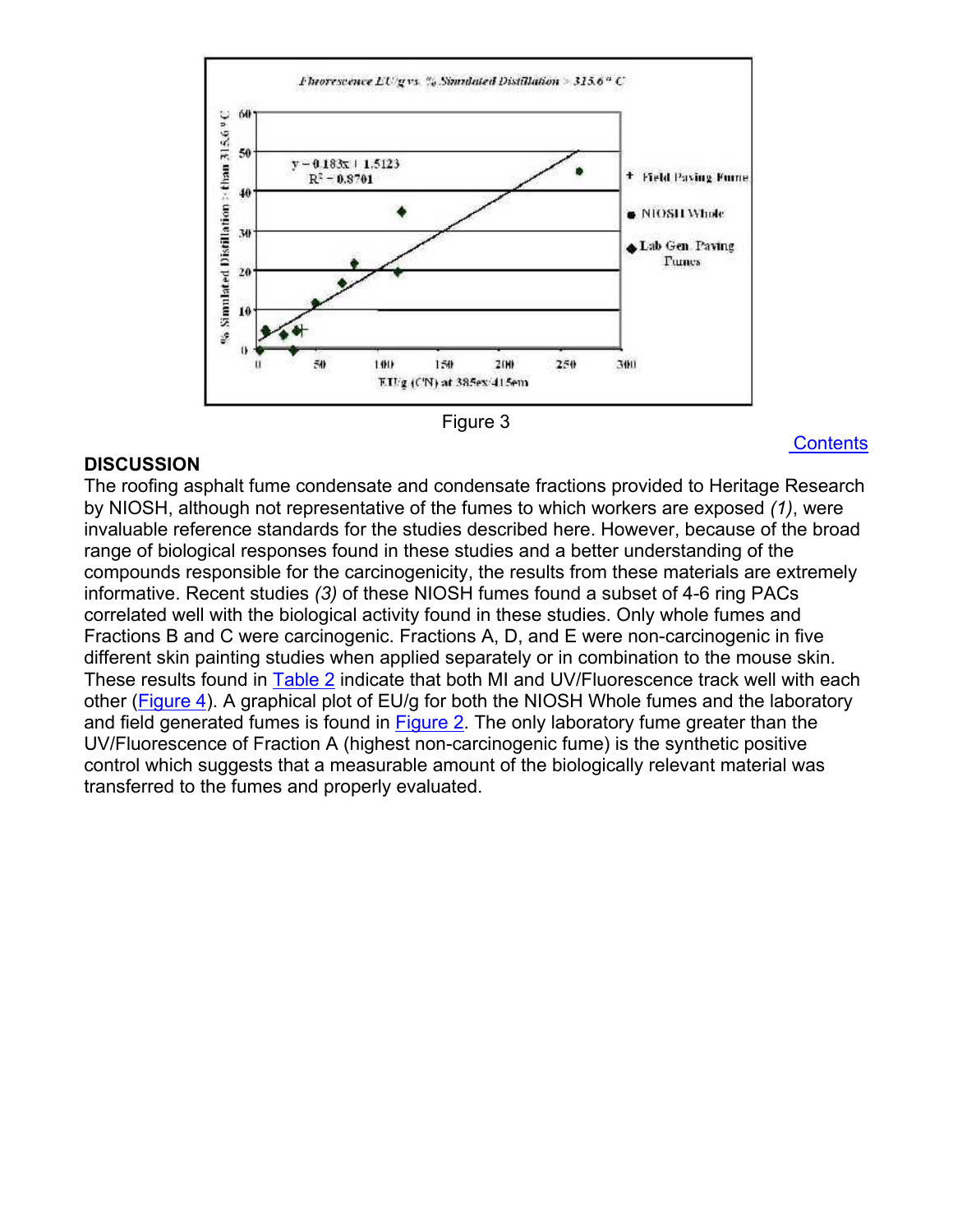<span id="page-7-0"></span>

Figure 4

# **CONCLUSION**

- 1. The laboratory fume generator produced fumes similar to those generated in the field as judged by GC/FID (Simulated Distillation), Fluorescence (EU/g) and mutagenic activity comparisons of fumes from the same asphalt (Sample K and [Table 1\)](#page-9-0).
- 2. The laboratory-produced asphalts used as positive (Asphalt J) and negative (Asphalt I) controls produced results consistent with their compositions. Fume from the positive control was similar to the NIOSH carcinogenic fractions and would likely be positive in skin painting studies. Fume from the negative control had measured endpoints below those of Fraction A and would not be expected to produce tumors in animal bioassays.
- 3. Fume from the eight SHRP paving asphalts showed differences in chemical compositions, but had chemical and biological responses lower than those of NIOSH Fraction A, and therefore would not be expected to be carcinogenic in animal bioassays ([Figure 5A,](#page-7-0) [Figure 5B\)](#page-8-0).



Figure 5A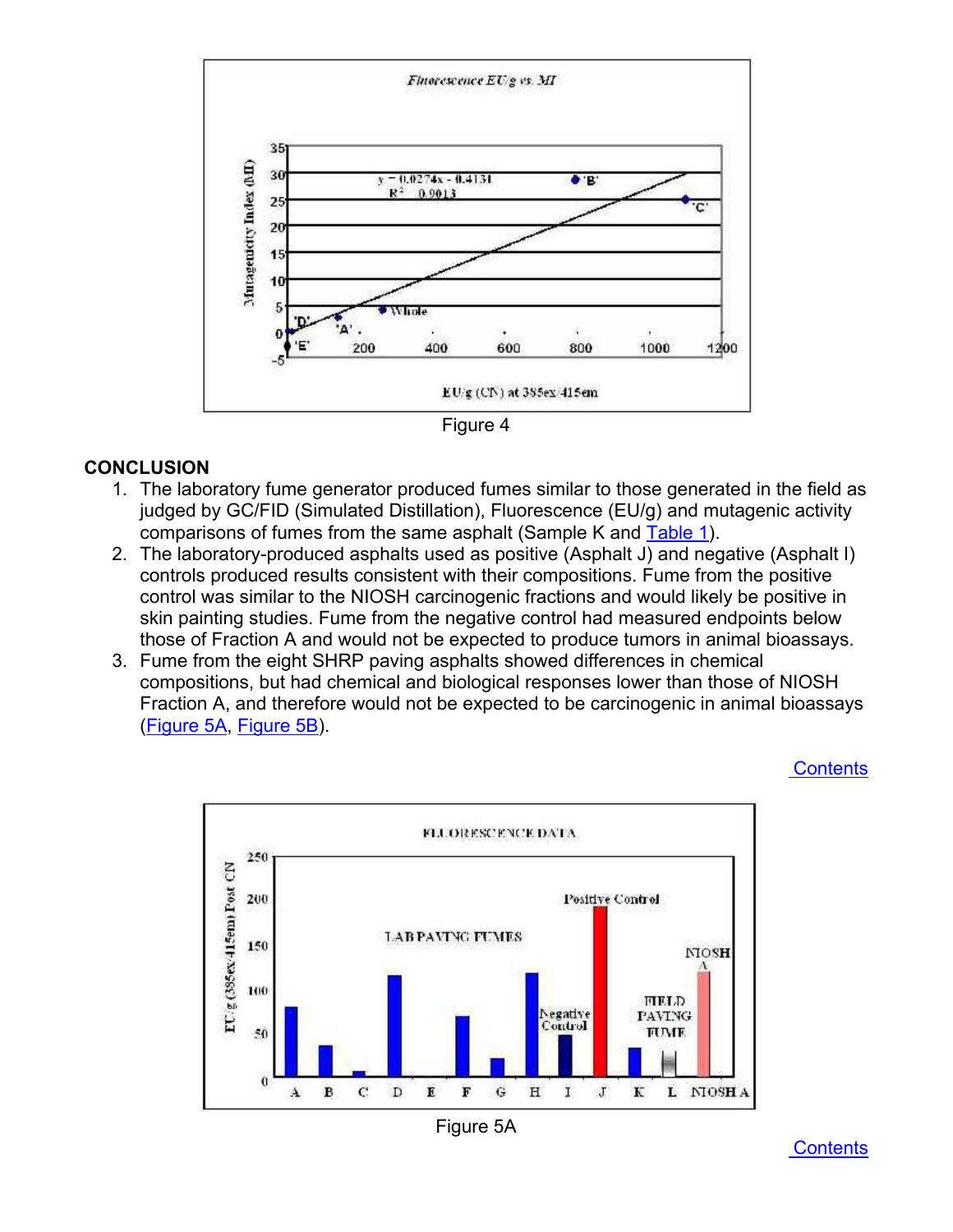<span id="page-8-0"></span>

# **REFERENCES**

- 1. Kriech, A.J., J.T. Kurek, and H.L. Wissel. *Effects of Mode of Generation on the Composition of Asphalt Fumes*, 16th Annual Symposium on Polynuclear Aromatic Compounds, Nov. 1997 (submitted for publication).
- 2. Sivak, A*.*, K.T. Menzies, K. Beltes, J. Worthington, A. Ross, and R. Latta. *Assessment of the Carcinogenic/Promoting Activity of Asphalt Fumes.* U.S. Department of Health and Human Services, Contract 200-83-2612, 1989.
- 3. Roy, T.A., S.W. Johnson, G.R. Blackburn, and C.R. Mackerer. *Fund. and Appl. Tox*. 10, p. 466, 1988.
- 4. Cruzan, G., L.K. Low, G.E. Cox, J.R. Meeks, C.R. Mackerer, P.H. Craig, E.J. Singer and M.A. Mehlman. Systemic Toxicity from Subchronic Dermal Exposure, Chemical Characterization, and Dermal Penetration of Catalytically Cracked Clarified Slurry Oil. *Toxicology and Industrial Health*, Vol. 2, No. 4, 1986, pp. 429-444.
- 5. *NIOSH Manual of Analytical Methods, Method 5506, 3rd Ed., 1st Supplement..* U.S. Depart. of Health, Education and Welfare, Publ (NIOSH), pp. 84-100, May 15, 1985.
- 6. *ASTM Standard Specification D2887, Boiling Range Distribution of Petroleum Fractions by Gas Chromatograph..* ASTM Annual Book of Standards, Section 5, Volume 5.02, W. Conshohocken, PA, 1997.
- 7. ASTM Standard Method E 1687-95, in Volume 11.03, *Occupational Health and Safety*, ASTM, W. Conshohocken, PA.

### **LIST OF TABLES**

**Contents** 

[TABLE 1](#page-9-0) Summary of Results [TABLE 2](#page-9-0) NIOSH Roofing Asphalt Fume and Fume Fractions

**LIST OF FIGURES** (Click Below To View The Graphics)

[FIGURE 1](#page-3-0) Heritage Fume Generator

[FIGURE 2](#page-5-0) Fluorescence vs. MI

[FIGURE 3](#page-6-0) Fluorescence vs. Simulated Distillation

[FIGURE 4](#page-7-0) NIOSH Whole Fumes and Fume Fractions

[FIGURE 5A](#page-7-0), [FIGURE 5B](#page-8-0) Comparison of Fluorescence and MI Data for Lab Generated Asphalt Fumes, a Field Paving Fume, and NIOSH A, a non-carcinogenic fraction in the NIOSH animal studies